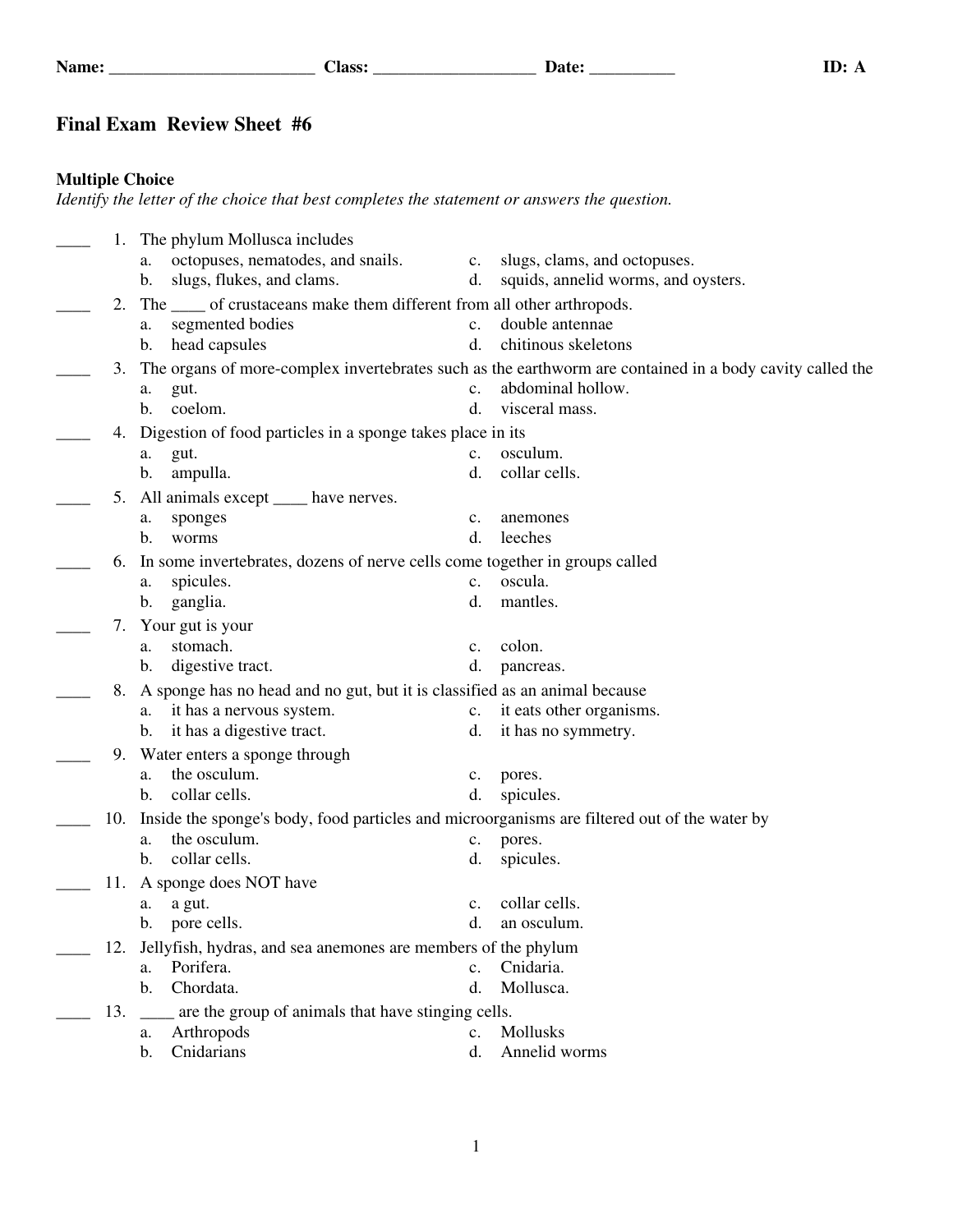|     | 14. All cnidarians have                                                                        |                |                            |  |  |  |
|-----|------------------------------------------------------------------------------------------------|----------------|----------------------------|--|--|--|
|     | stinging cells.<br>a.                                                                          | $c_{\cdot}$    | Both $(a)$ and $(b)$       |  |  |  |
|     | collar cells.<br>b.                                                                            | d.             | Neither $(a)$ nor $(b)$    |  |  |  |
| 15. | Colonies of _____ build huge skeletons of calcium carbonate.                                   |                |                            |  |  |  |
|     | sponges<br>a.                                                                                  | $\mathbf{c}$ . | worms                      |  |  |  |
|     | b.<br>corals                                                                                   | d.             | jellyfish                  |  |  |  |
| 16. | A cnidarian has long tentacles covered with stinging cells that fire tiny barbed spears called |                |                            |  |  |  |
|     | nematocysts.<br>a.                                                                             | c.             | spicules.                  |  |  |  |
|     | mantles.<br>b.                                                                                 | d.             | suckers.                   |  |  |  |
| 17. | Mollusks can live                                                                              |                |                            |  |  |  |
|     | in the ocean.<br>a.                                                                            | c.             | on land.                   |  |  |  |
|     | in fresh-water habitats.<br>b.                                                                 | d.             | All of the above           |  |  |  |
| 18. | Slugs and snails are classified as                                                             |                |                            |  |  |  |
|     | gastropods.<br>a.                                                                              | c.             | cephalopods.               |  |  |  |
|     | bivalves.<br>b.                                                                                | d.             | planarians.                |  |  |  |
| 19. | Squids and octopuses are classified as                                                         |                |                            |  |  |  |
|     | gastropods.<br>a.                                                                              | c.             | cephalopods.               |  |  |  |
|     | bivalves.<br>b.                                                                                | d.             | cnidarians.                |  |  |  |
| 20. | Clams and other two-shelled shellfish are classified as                                        |                |                            |  |  |  |
|     | gastropods.<br>a.                                                                              | $\mathbf{c}$ . | cephalopods.               |  |  |  |
|     | bivalves.<br>b.                                                                                | d.             | All of the above           |  |  |  |
| 21. | Earthworms are classified as                                                                   |                |                            |  |  |  |
|     | flatworms.<br>a.                                                                               | $\mathbf{c}$ . | tapeworms.                 |  |  |  |
|     | roundworms.<br>b.                                                                              | d.             | annelid worms.             |  |  |  |
| 22. | Earthworms have ______ on the outside of their body to help them move.                         |                |                            |  |  |  |
|     | spicules<br>a.                                                                                 | $\mathbf{c}$ . | bristles                   |  |  |  |
|     | suckers<br>b.                                                                                  | d.             | radulas                    |  |  |  |
| 23. | The three main body parts of an insect are                                                     |                |                            |  |  |  |
|     | antennae, head, and abdomen.<br>a.                                                             | $\mathbf{c}$ . | head, thorax, and abdomen. |  |  |  |
|     | antennae, head, and thorax.<br>b.                                                              | d.             | head, abdomen, and legs.   |  |  |  |
| 24. | Millipedes have _____ of legs per segment.                                                     |                |                            |  |  |  |
|     | one pair<br>a.                                                                                 | c.             | three pairs                |  |  |  |
|     | b.<br>two pairs                                                                                | d.             | four pairs                 |  |  |  |
| 25. | Which insect goes through incomplete metamorphosis?                                            |                |                            |  |  |  |
|     | a grasshopper<br>a.                                                                            | c.             | a fly                      |  |  |  |
|     | a beetle<br>b.                                                                                 | d.             | an ant                     |  |  |  |
| 26. | During complete metamorphosis that forms an insect, $a(n)$ _____ is inactive within a cocoon.  |                |                            |  |  |  |
|     | egg<br>a.                                                                                      | c.             | pupa                       |  |  |  |
|     | b.<br>larva                                                                                    | d.             | adult                      |  |  |  |